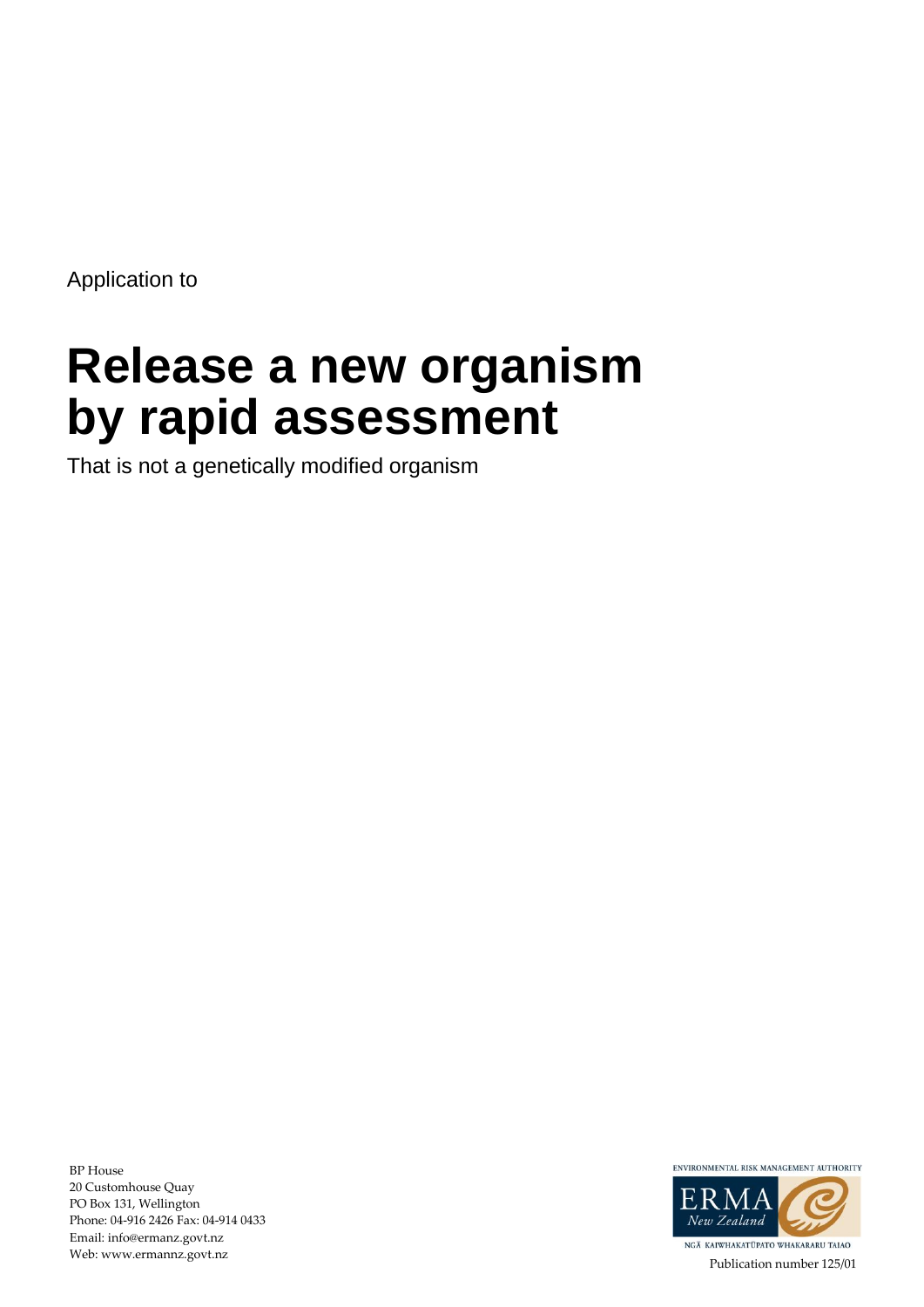## **Please note**

This application form covers the release of a new organism by rapid assessment that is **not a genetically modified organism** under s35 of the Hazardous Substances and New Organisms (HSNO) Act.

This is the approved form for the purposes of s34 of the HSNO Act and replaces all previous versions.

Any extra material that does not fit in the application form must be clearly labeled, cross-referenced and included as appendices to the application form.

Confidential information must be collated in a separate appendix. You must justify why you consider the material confidential and make sure it is clearly labeled as such.

You must sign the application form and enclose the application fee (including GST). ERMA New Zealand will not process applications that are not accompanied by the correct application fee. For more information regarding fees refer to our Fees and Charges Schedule on our website at [www.ermanz.govt.nz.](http://www.ermanz.govt.nz/)

Unless otherwise indicated, all sections of this form must be completed to the best of your ability for the application to be processed.

Please provide an electronic version and a signed hard copy of the completed application form.

All applications to release new organisms by rapid assessment are **not** publicly notified.

If you need additional guidance in completing this form please contact a New Organism Advisor at ERMA New Zealand or email [noinfo@ermanz.govt.nz.](mailto:noinfo@ermanz.govt.nz)

*This form was approved on 6 May 2010 by the Chief Executive of ERMA New Zealand acting under delegation from the Authority.*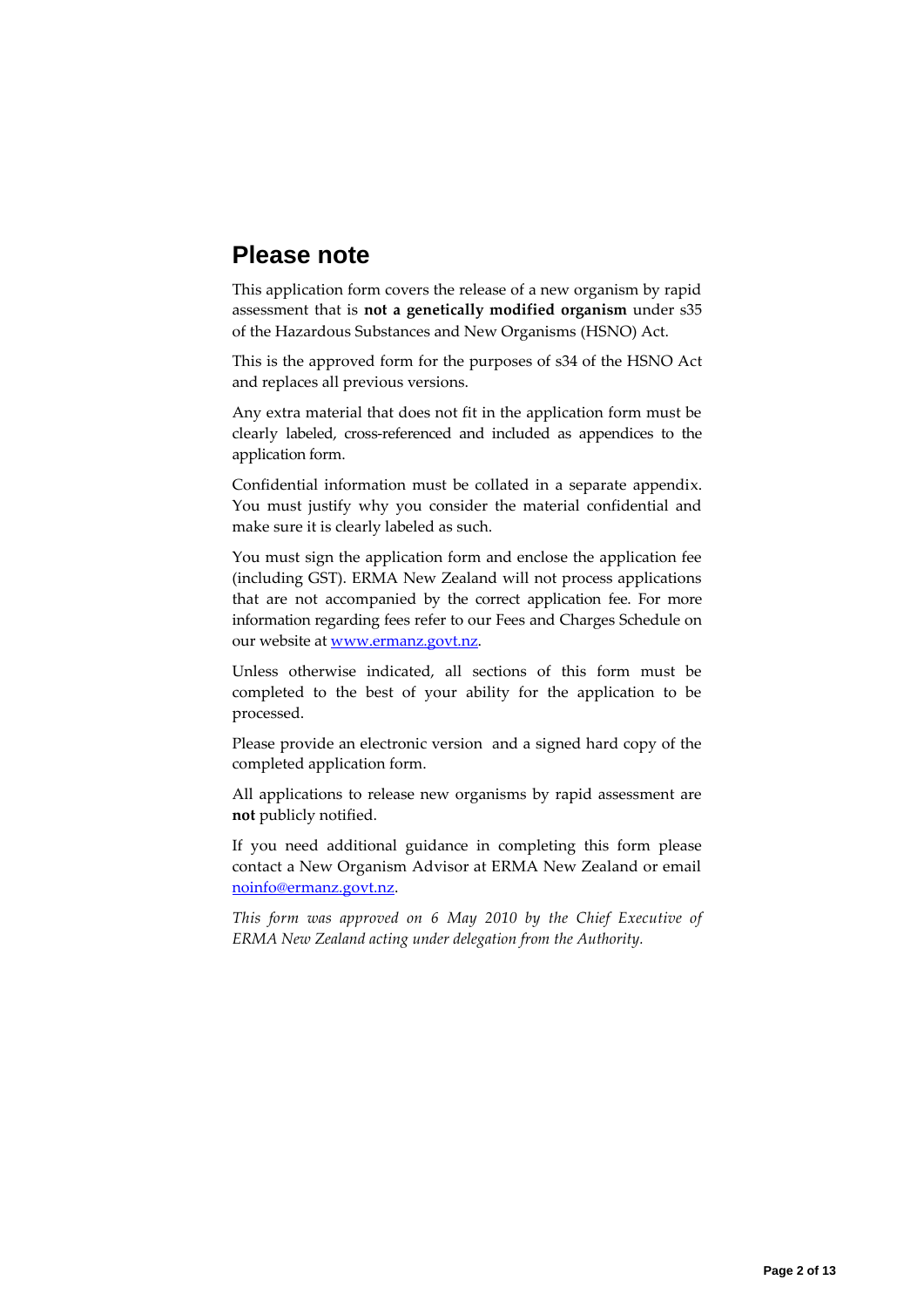## **Section 1: Application details**

## a) Application title

Importation of Euphorbia 'Diamond Frost' for ornamental plantings.

#### b) Organisation name

Container Nurseries

## c) Postal address

PO Box 81015,

WHENUAPAI,

New Zealand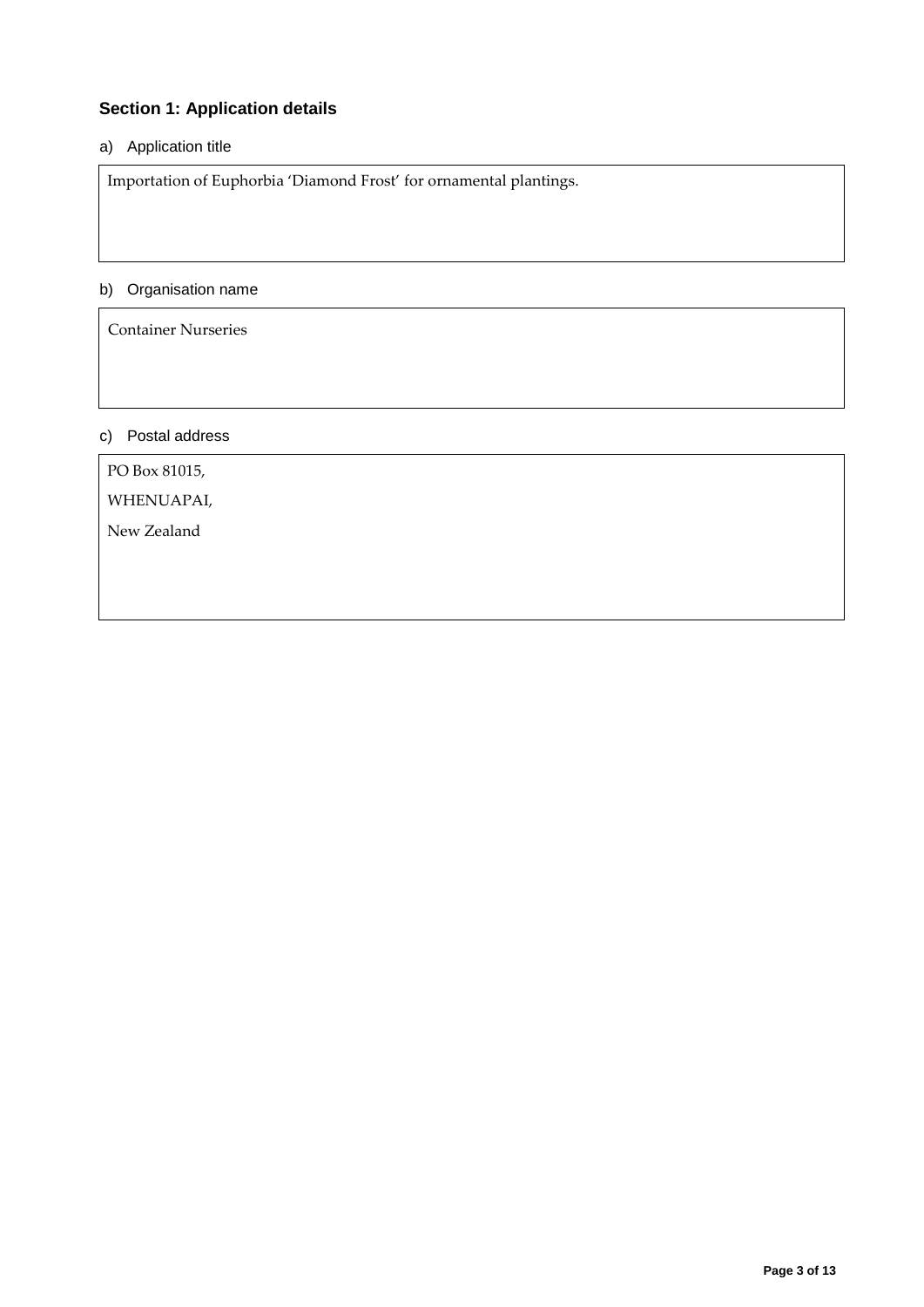### **Section 2: Provide a plain language summary of the purpose (including proposed use) and potential risks of introducing the organism into New Zealand.**

There are 259 Euphorbia species currently present in New Zealand, as they are listed on MAFs Plant Biosecurity Index. However, Euphorbia 'Diamond Frost' is a new organism because its parent plant, Euphorbia graminea (Jacquin), is not present in New Zealand; therefore, it requires ERMA New Zealand approval for importation and release.

Euphorbia 'Diamond Frost' is a plant that flowers constantly in warm temperate to tropical climates (eg, in Australia, north of about latitude 35 degrees 30 minutes) and in sheltered positions in cooler areas (eg, Melbourne, Latitude 37 deg 49 min south). Euphorbia 'Diamond Frost' will not tolerate frost and in our experience has not over-wintered where temperatures regularly drop below 4o C. As Euphorbia 'Diamond Frost' is almost always in flower, the plant is ideal as a low growing border in garden beds and as a feature in large decorator pots in courtyards or patios. It will make a stunning display either alone or used in combination plantings.

Euphorbia 'Diamond Frost' comes from a selection programme in Europe and Japan. The parent plants have been identified as Euphorbia graminea (Jacquin) by staff at the Brisbane Herbarium. (see email correspondence, Appendix C.) Euphorbia 'Diamond Frost' was produced through radiation in vitro of the parent and subsequent selection of the progeny. The parent species is native to tropical and sub tropical areas of Mexico and into Guatemala and Panama. The species is also present in similar climates in Ecuador, Peru and Columbia. It was selected for its year round flowering, compact growth habit, and lack of seed production.

Euphorbia 'Diamond Frost' has won many awards worldwide for its versatility and performance and has proved to be a relatively hardy, attractive plant for gardens and containers where the climate is suitable. Due to the unique nature of Euphorbia 'Diamond Frost', protection will be sought under Plant Variety Rights (PVR) legislation if approval is given for release. PVR will require the plant to be produced under licence by several growers only and prohibits the propagation and sale to the public by unlicensed individuals or firms.

The aim of this application is to allow the production and sale of 'Diamond Frost' in New Zealand via a small network of licensed growers. Stock for New Zealand will initially be produced from imported tissue culture and later from cuttings.

| Family:         | Euphorbiaceae                      |
|-----------------|------------------------------------|
| Genus:          | Euphorbia                          |
| <b>Species:</b> | graminea (cultivar: Diamond Frost) |
| Common name(s): | Euphorbia Diamond Frost            |

## **Section 3: Identification of the proposed organism to be released**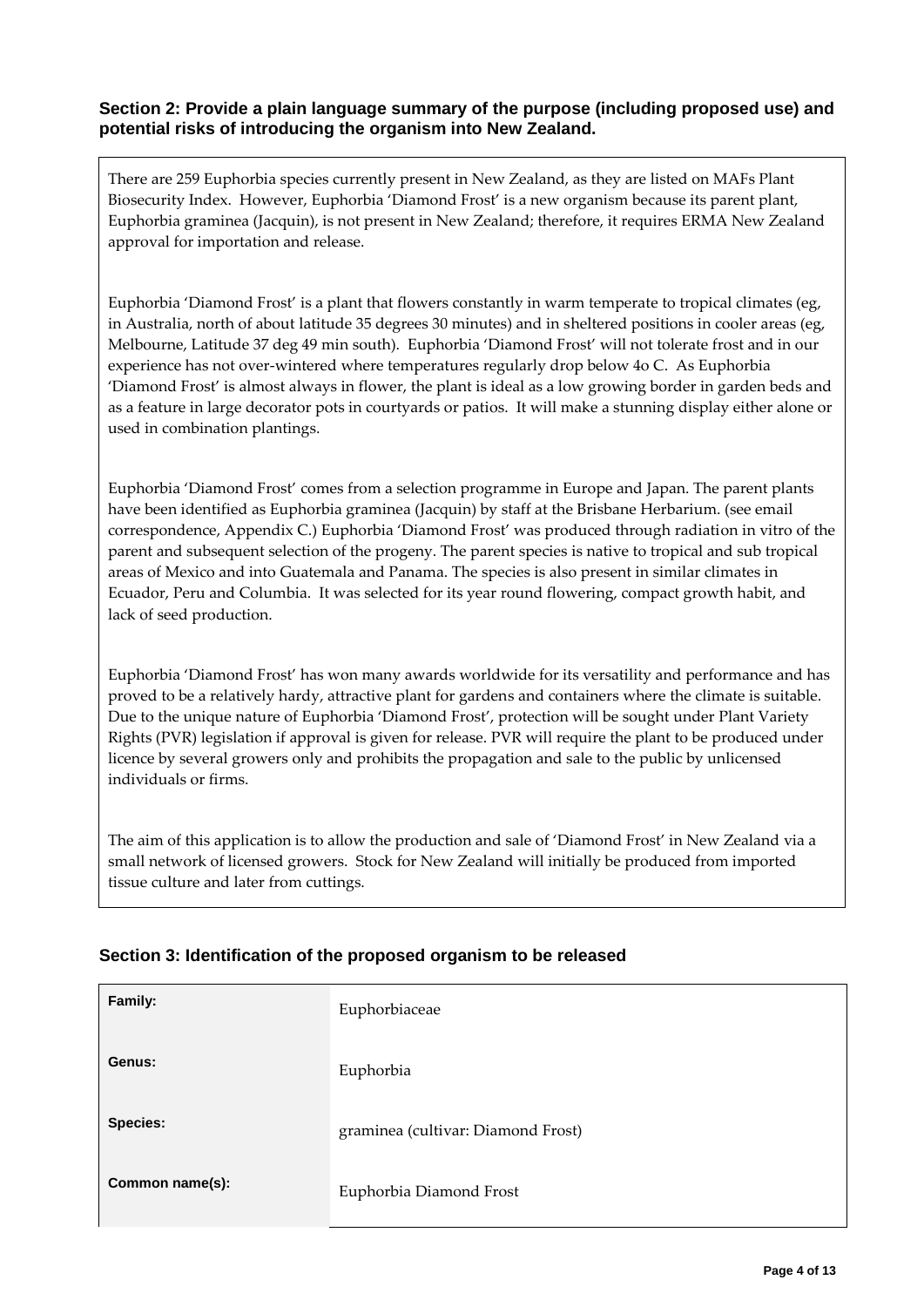| <b>Brief description</b><br>(morphological and biological): | The genus Euphorbia consists of over 1600 species of herbs, shrubs or<br>trees with milky sap, of variable habit and cosmopolitan distribution.<br>The stems are often spiny and cactus like and leaves are highly variable<br>when present. The flowers are borne in cyathia and may be terminal or<br>axillary, solitary or clustered. The milky sap of many Euphorbia species<br>may produce dermatitis in susceptible individuals; however, we are not<br>aware of any reactions to Euphorbia 'Diamond Frost'. The genus is<br>widespread, especially in the Americas. Euphorbia graminea, the parent<br>plant of Euphorbia 'Diamond Frost', is native to southern areas of<br>Central America and also tropical areas of Ecuador, Columbia and Peru.<br>The popular poinsettia is the most recognisable Euphorbia.<br>Euphorbia 'Diamond Frost' is a selection of Euphorbia graminea; selection<br>based on its near sterility, constant flower production and compact<br>habit. |             |              |          |
|-------------------------------------------------------------|---------------------------------------------------------------------------------------------------------------------------------------------------------------------------------------------------------------------------------------------------------------------------------------------------------------------------------------------------------------------------------------------------------------------------------------------------------------------------------------------------------------------------------------------------------------------------------------------------------------------------------------------------------------------------------------------------------------------------------------------------------------------------------------------------------------------------------------------------------------------------------------------------------------------------------------------------------------------------------------|-------------|--------------|----------|
|                                                             | Basic description: Euphorbia 'Diamond Frost' is an erect annual or<br>perennial herb growing to about 0.6m high by about 0.6 wide. Stems are<br>cylindrical, hollow and contain a milky white sap as do most Euphorbia;<br>stems are hairless. Leaves are opposite, elliptic, 30 - 50mm long and 10<br>- 18mm wide, almost hairless above and below, margins entire. Bracts<br>are opposite, numerous and constantly produced, white in colour, and<br>about 10mm long and 3mm wide. Flowers are present all year, white in<br>colour, present as terminal flowers No significant seed production has<br>been identified although very occasionally seedlings have been<br>observed in South East Queensland, Australia. With over 100,000 plants<br>having being sold in Australia, we are aware of fewer than 50 seedlings<br>being produced, all to the north of Lat 32 deg Sth.                                                                                                   |             |              |          |
|                                                             | Climate and ecological preferences: Euphorbia 'Diamond Frost' is a<br>cold tender herbaceous plant. The parent species is native to the<br>warmers part (tropical, sub tropical) of Central and South America,<br>within 15 degree latitude of the equator. In the USA it is regarded as a<br>zone 10 plant, tolerating temperatures down to 4o C. Our experience in<br>Australia is that it will not tolerate temperatures below 4o C. In New<br>Zealand, Euphorbia 'Diamond Frost' is likely to be grown as a container<br>plant or, in areas where minimum winter temperatures exceed 4o C, as a<br>garden ornamental. For comparison, the following lists similar latitudes<br>in Australia and New Zealand:                                                                                                                                                                                                                                                                      |             |              |          |
|                                                             | Australia                                                                                                                                                                                                                                                                                                                                                                                                                                                                                                                                                                                                                                                                                                                                                                                                                                                                                                                                                                             |             | New Zealand  |          |
|                                                             | Hobart                                                                                                                                                                                                                                                                                                                                                                                                                                                                                                                                                                                                                                                                                                                                                                                                                                                                                                                                                                                | 43 deg S    | Christchurch | 44 deg S |
|                                                             | Melbourne                                                                                                                                                                                                                                                                                                                                                                                                                                                                                                                                                                                                                                                                                                                                                                                                                                                                                                                                                                             | 38 deg S    | Hamilton     | 38 deg S |
|                                                             | Sydney                                                                                                                                                                                                                                                                                                                                                                                                                                                                                                                                                                                                                                                                                                                                                                                                                                                                                                                                                                                | 33.50 deg S | North Cape   | 34 deg S |

'Diamond Frost' has not been grown successfully in Hobart. We have not seen any seed production in Melbourne or Sydney and have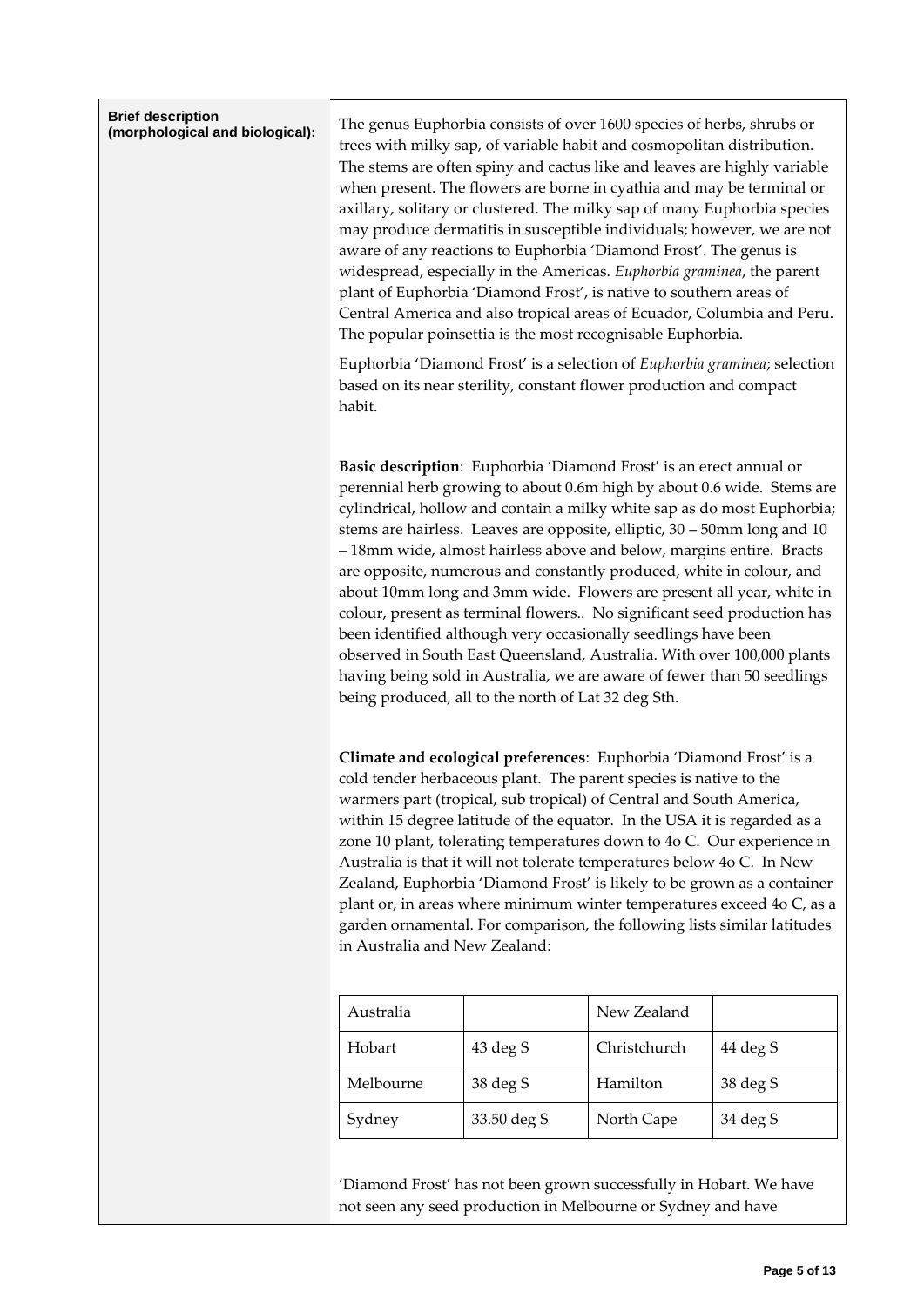received no reports of seedlings from these areas with over 50,000 plants being produced and sold in these areas.

Additionally, we have conducted a basic comparison using 'Climate Match'. The comparator areas selected were Southern Taiwan (6 locations or stations), where the parent plant is naturalised, and the whole of New Zealand. (4711 locations or stations).

No match was found (Appendix D). This indicates a very different climate between the two regions and hence, little likelihood that the plant will perform in a similar manner in these two areas.

**Habit requirements**: Euphorbia 'Diamond Frost' grows as a low shrub, reaching a height of about 600mm and a width of 400 -600mm at maturity. Euphorbia 'Diamond Frost' requires full sun to part shade (no more than several hours shade per day) to perform at its best. It requires average moisture conditions and will not grow in wet or waterlogged soils. 'Diamond Frost' will grow in a range of soils from sands through to clay loams and prefers a slightly to moderately acid pH, i.e., 5.5 – 7.0. We are not aware of any particular habit requirements which would pose a potential risk.

**Life cycle**: Euphorbia 'Diamond Frost' is regarded as an annual where temperatures drop below 4o C in winter; otherwise it is a perennial persisting for several years. 'Diamond Frost' is a near sterile plant and does not readily produce seed. From experience in Australia, any seed production has been through self pollination as we have noted several plants produced from isolated mother plants. We are not aware of any pollen, seed or propagule dispersal by wind, insects or animals. Euphorbia 'Diamond Frost' does not produce bulbs, rhizomes or tubers; however, we have seen occasional plantlets produced as a result of severing roots through normal garden cultivation.

Commercial propagation of 'Diamond Frost' is only possible through cutting propagation carried out under mist and on heat beds or through tissue culture in a laboratory. Consequently a high level of skill and specialized conditions are required to produce quantities of new plants.

**Competitors and predators**: Euphorbia 'Diamond Frost' is not an aggressive grower and is most unlikely to establish beyond the initial planting. It does not appear to be attacked by common insect pests such as Heliocoverpa, Spodoptera, Aphids, Tetranychid mites or white fly.

As with most Euphorbia, 'Diamond Frost' does produce a white exudate from cut stems. We have not been able to locate any instance of dermatitis or other effects following exposure. As a general precaution, normal gardening practices should be followed.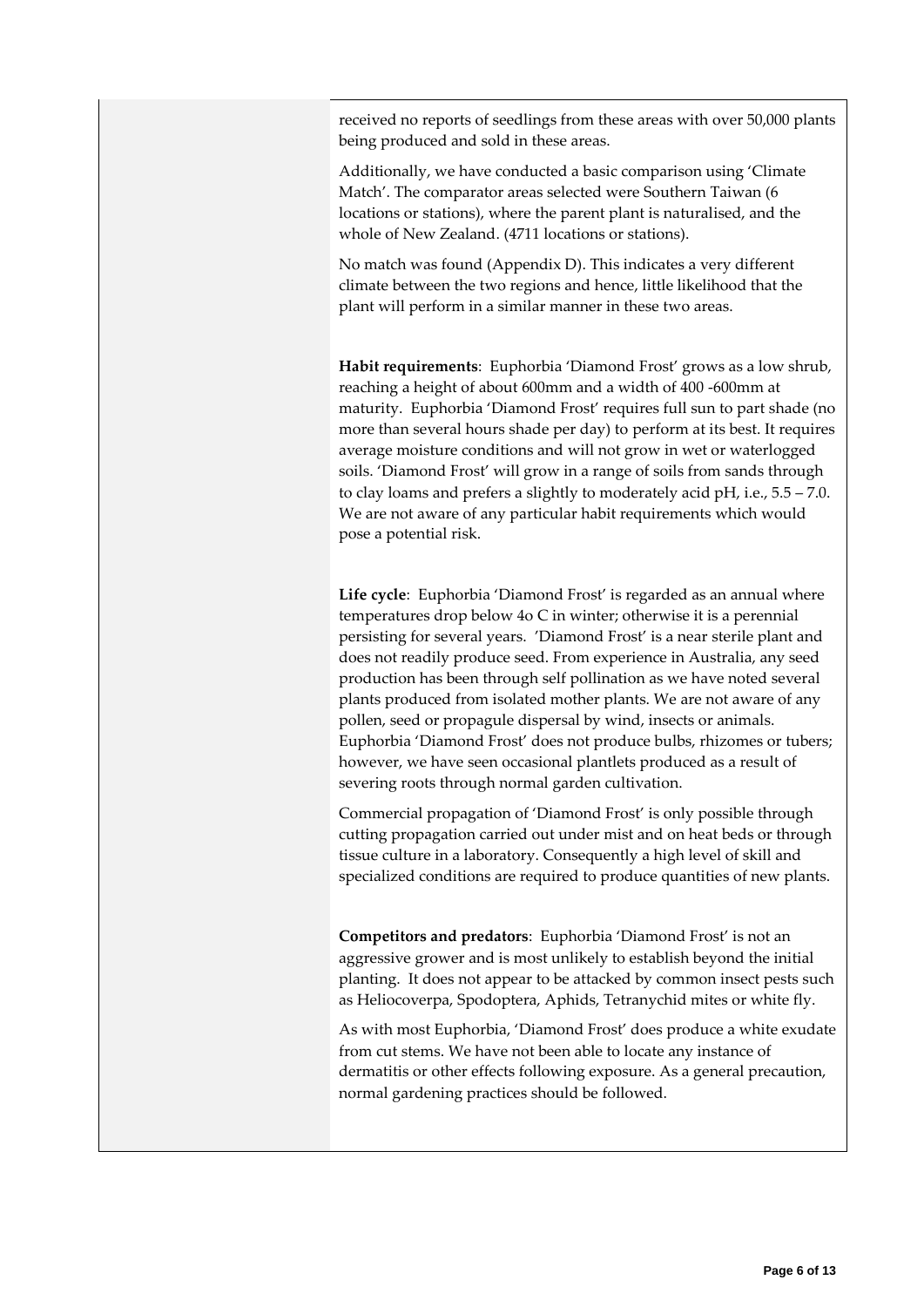## **Section 4: Identification of risks of releasing the organism**

- a) Describe why the organism, after release:
- i. Could not form a self-sustaining population (taking into account the ease of eradication):

#### **Formation of self-sustaining population**

Euphorbia 'Diamond Frost' is near sterile. In the past 3 years in Australia, less than 50 seedlings have been observed from over 100,000 plants grown. All licensed growers have been requested to advise of any seedling production and these observations have been collated by ourselves. All seedlings have been reported from north of Sydney (Lat 33 deg 50 min). Geographically, the few seedlings produced have been reported from areas north of the most northern point of New Zealand (North Cape); although parts of the North Island do encompass Melbourne's latitude, no seedlings have been recorded from Melbourne where approximately 10,000 plants have been produced or Sydney where approximately 40,000 plants have been produced. Occasional seedling production has been reported from the southern part of the USA (below latitude 32 deg N) and it appears to be on a similar small scale to that noted in Australia.

Euphorbia 'Diamond Frost' does not produce stolons or tubers; hence this method of spread is not applicable. Propagation requires human intervention through the production of cuttings. There are four reported instances of severed roots producing plantlets in garden situations in Australia; however, the likelihood of this occurring outside a garden situation is considered remote due to the lack of human intervention to sever roots and relocate small plants.

The parent plant has been identified as having invasive potential in Taiwan and elsewhere however we have noted that wherever 'Diamond Frost' has been grown, there has been no tendency for it to spread. There are morphological differences between 'Diamond Frost' and E. graminea such as bract colour (white versus green), flowering period (constant versus intermittent) and we have assumed that the very low seed production in 'Diamond Frost versus the parent is another effect of the irradiation. Consequently, we do not believe it reasonable to compare the weed potential of 'Diamond Frost' with that of *E.graminea*.

Euphorbia 'Diamond Frost' is a zone 10 plant in the United States and requires winter temperatures greater than 4<sup>o</sup> C to survive. 'Diamond Frost' could be grown as a glasshouse plant and in fact commercial production is likely to be in glass houses. This type of production gives a further degree of control over any possible movement of propagules. In many areas of New Zealand it would not be expected to survive winter outdoors due to both low temperatures and excessive soil moisture. The top of the North Island is approximately 34 degrees South and based on Australian experience we believe it most unlikely that seed production will occur in New Zealand. Combined with the near sterility we believe it is highly improbable that Euphorbia 'Diamond Frost' could form selfsustaining populations in New Zealand.

#### **Ease of eradication**

Euphorbia 'Diamond Frost' is easily controlled. It is easily killed by pulling out and by a range of selective and non selective broad leaf herbicides. For example, glyphosate, dicamba and glufosinate all of which are registered for use in New Zealand.

ii. Could not displace or reduce a valued species: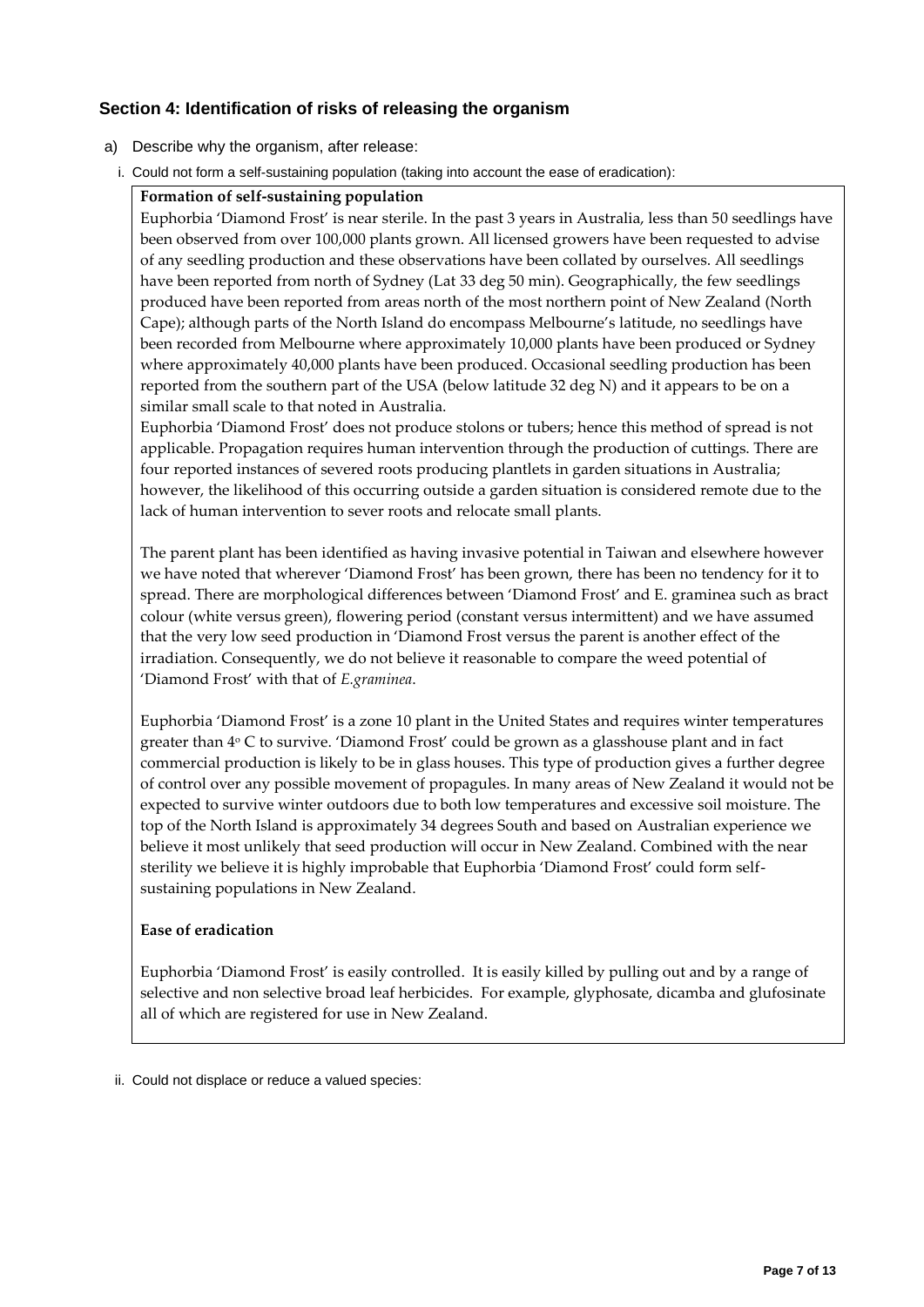Because Euphorbia 'Diamond Frost' lacks the ability to produce significant quantities of propagules it is highly improbable that it will form self sustaining populations and as such, it is not regarded as representing a potential risk to native or other introduced populations.

Russ Higginbotham of Asset Horticultural Consultants has conducted a weed risk assessment using the Landcare WRA form. The data used in the preparation of this assessment has been derived from our experience in Australia and overseas. The rating derived from this assessment is minus 1 which indicates that 'Diamond Frost' does not have invasive characteristics and is most unlikely to displace native species principally due to it's lack of propagules production. This assessment of risk is attached as Appendix B. A search of overseas data bases has not identified 'Diamond Frost' listed as a weed or an invasive plant. This means that Diamond Frost is highly unlikely to become a weed in New Zealand.

#### iii. Could not cause deterioration of natural habitats.

Due to factors previously stated, it is considered highly unlikely that Euphorbia 'Diamond Frost' could cause deterioration of natural habitats as the plant is very unlikely to find its way into these habitats.

Euphorbia 'Diamond Frost' is likely to be disposed of by consumers following the death of the plant and as such the potential for propagules being released into the environment is considered remote. Consumers may dispose of live 'Diamond Frost' plants into garden waste, landfill etc; because it does not produce new plants from rhizomes or tubers there is little risk of such propagules producing new plants.

#### iv. Will not cause disease, be parasitic, or be a vector for disease.

Euphorbia 'Diamond Frost' is not known to be a host or vector for any disease, animal, human or plant, nor is it regarded as having any parasitic attributes. Hence it is considered highly improbable that importation of the plant would be detrimental to health.

v. Will not have any adverse effects on human health and safety, or the environment.

Internet searches have been carried out in an effort to locate any instances of ill effect due to Euphorbia 'Diamond Frost' or *Euphorbia graminea*. Many of the *Euphorbia* produce a dermatitis in susceptible individuals; however, we have not been able to find any record of this problem associated with Euphorbia 'Diamond Frost' or *E. graminea*. Pollen dispersal is not regarded as an issue with 'Diamond Frost' due to its near sterility, hence allergies from pollen dispersal are regarded as highly unlikely. We believe it is highly unlikely that any health problems will occur as a result of handling this plant.

Unlike some *Euphorbia* species, Euphorbia 'Diamond Frost' does not possess thorns or spines and hence is highly unlikely to present a safety problem.

As Euphorbia 'Diamond Frost' is highly improbable of being capable of forming self-sustaining populations in New Zealand and it's relatively short life span of up to several years, it is highly unlikely that any negative environmental effects would occur as a result of cultivating this plant.

vi. Will not have any adverse effect on the relationship of Māori and their culture and traditions with the environment :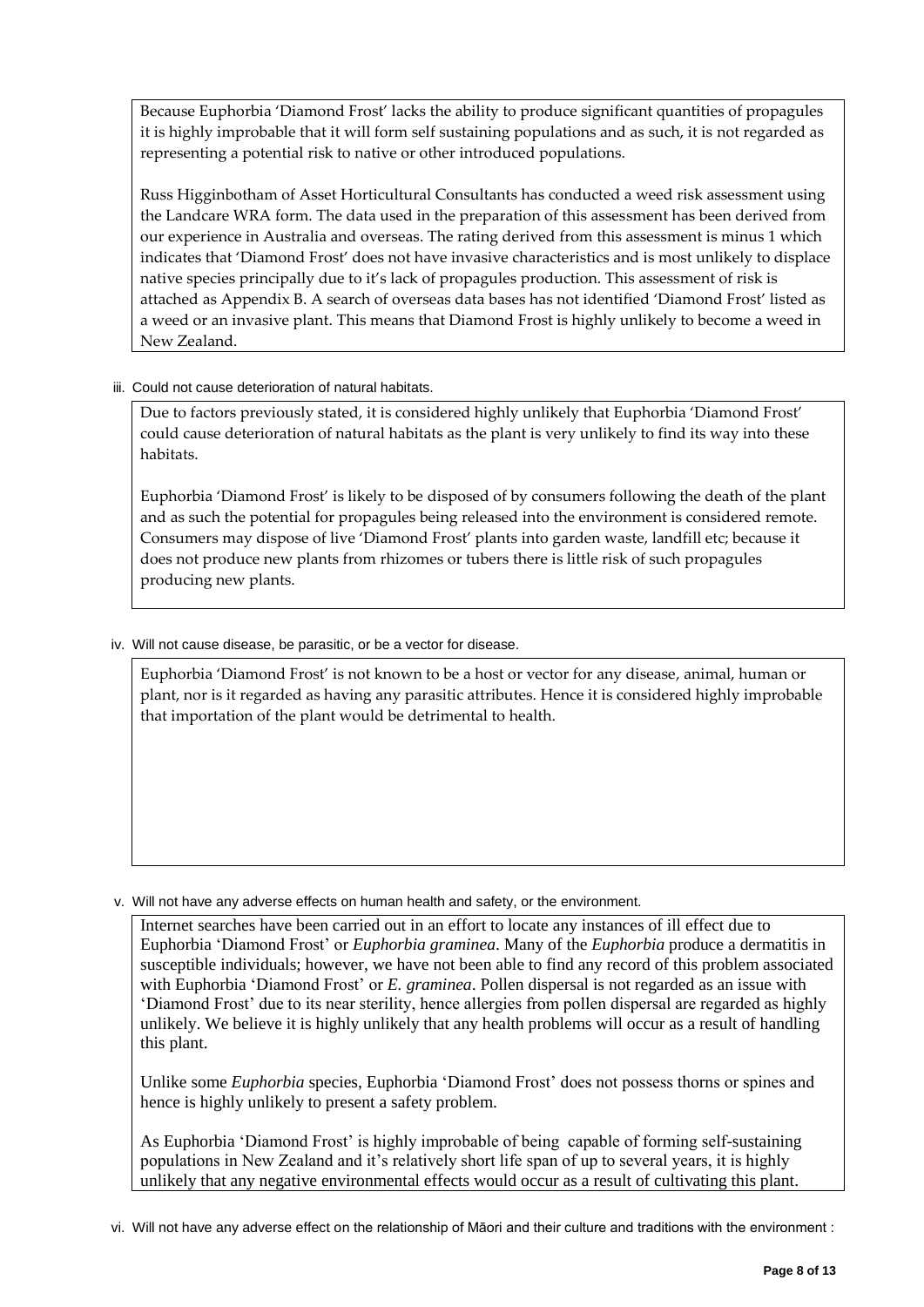We are unaware of any mechanism whereby the import of Euphorbia 'Diamond Frost' would have any effect on the relationship of Maori and their culutre and traditions with their ancestral lands, water, sites, waahi tapu, valued flora and faruna and other taonga.

#### b) Does the organism proposed for release have any:

i. Inseparable organisms that cannot be managed by MAF Biosecurity New Zealand?

No inseparable organisms are known.

ii. Affinities with other organisms in New Zealand that could cause an adverse effect to either organism that you have not identified elsewhere?

N/A.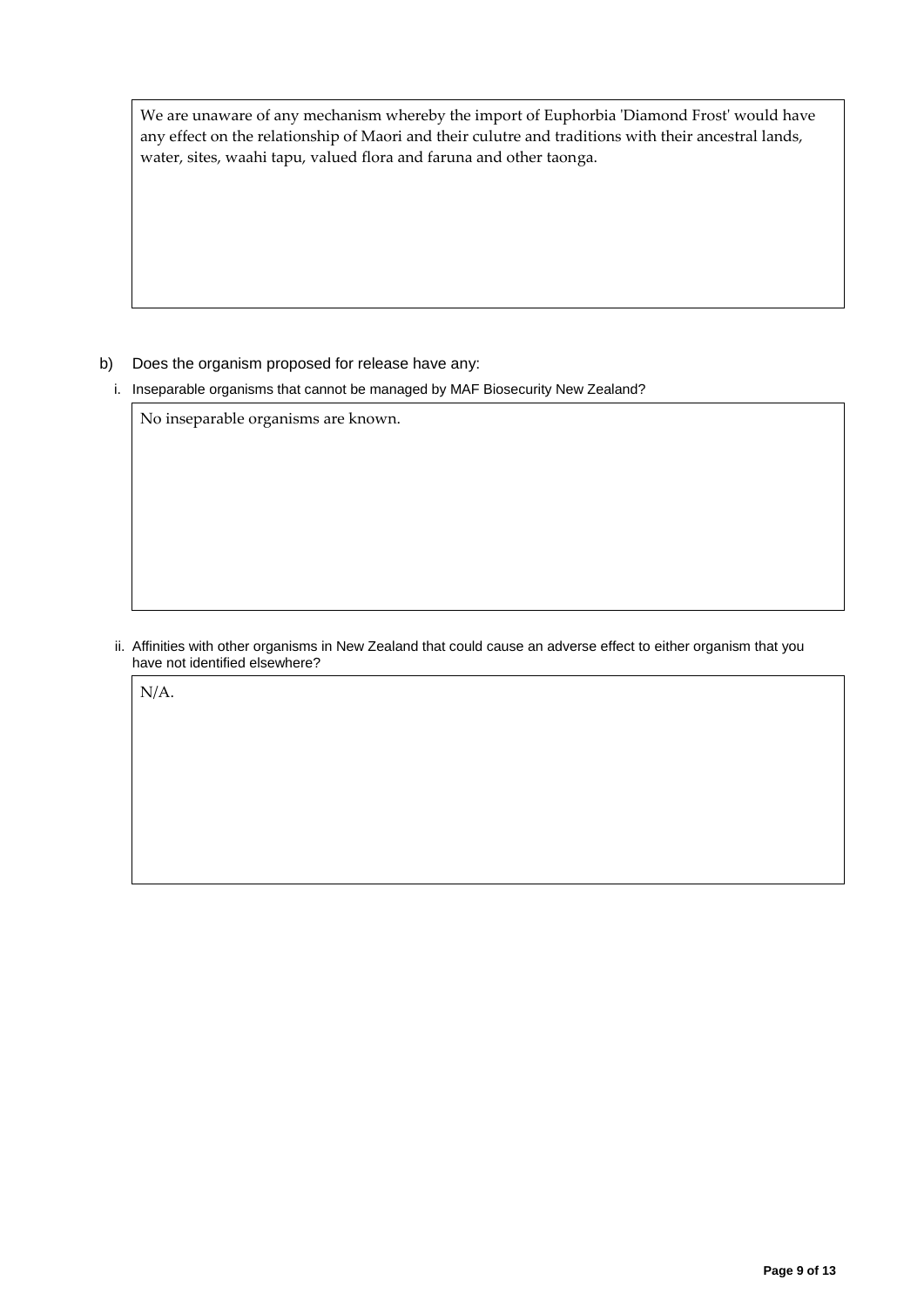#### **Summary**

Euphorbia 'Diamond Frost' is widely grown around the world with no reports of any adverse effects on flora or fauna in the environments where it is grown. It is not capable of producing self-sustaining populations without direct intervention by people. In particular, 'Diamond Frost' will generally be grown as a container plant and will be produced only by licensed growers there is a degree of control over distribution and propagation.

The plant is highly unlikely to form self-sustaining populations due to its inability to produce significant amounts of seed and its lack of ability to naturally propagate from stolons, tubers or stems. Any planted population is virtually incapable of spreading.

It is highly improbable therefore that it could displace or reduce any valued species, even if planted deliberately for this purpose. It also cannot have any negative impact on New Zealand's inherent genetic diversity.

There are no records of it causing disease of any sort, is not a parasite and is neither a vector nor a reservoir for any human plan or animal diseases.

There are no recorded negative effects on human health, safety or the environment. There is always the potential for any plant, especially those with milky sap, to cause dermatitis and due care should be taken in handling.

The key use for 'Diamond Frost' is for it to be grown by consumers as a decorative pot or garden plant. The relatively short life span which will vary from less than one year to several years also reduces its risk to the environment.

### **Euphorbia 'Diamond Frost' internationally**

Euphorbia 'Diamond Frost' has been accepted for importation and is grown as an ornamental plant in containers and gardens in Europe, USA, Canada, Japan and Australia.

We are not aware of any problems which have arisen as a result of the importation and release of Euphorbia 'Diamond Frost' into any of these countries. We have not been able to locate any weed risk assessments carried out on 'Diamond Frost' prior to its importation into these countries. However, we have provided a weed risk assessment for Euphorbia 'Diamond Frost', which was conducted by Russ Higginbotham of Asset Horticultural Consultants. (Appendix B)

Neither Euphorbia 'Diamond Frost' nor its parent plant is listed on the MAF website for unwanted plants. The plant is near sterile, does not reproduce from cut sections without expert human intervention and does not readily form new plants from stem sections in contact with the ground (layering). It may be possible to produce 'Diamond Frost' from root cuttings however this would require human intervention to sever roots and transplant cuttings. Consequently it does not pose a threat to escape from the location where planted. We are not aware of any risk posed by the plant to human health through either ingestion or contact.

**Comparison of Euphorbia 'Diamond Frost' with similar Euphorbia.**

Euphorbia 'Diamond Frost' has been compared to other Euphorbia which are similar in habit or are closely related species. Full risk assessments for some of the comparator species are available. Comparator plants:

Euphorbia leucocephela – 'Snow flake' – A medium shrub, perennial, grows 2-3m in warm climates. Frost susceptible. Widely cultivated in warmer areas, introduced into New Zealand approx 1988. Not listed as an environmental weed in NZ. Chosen due its morphological similarities to' Diamond Frost'. Data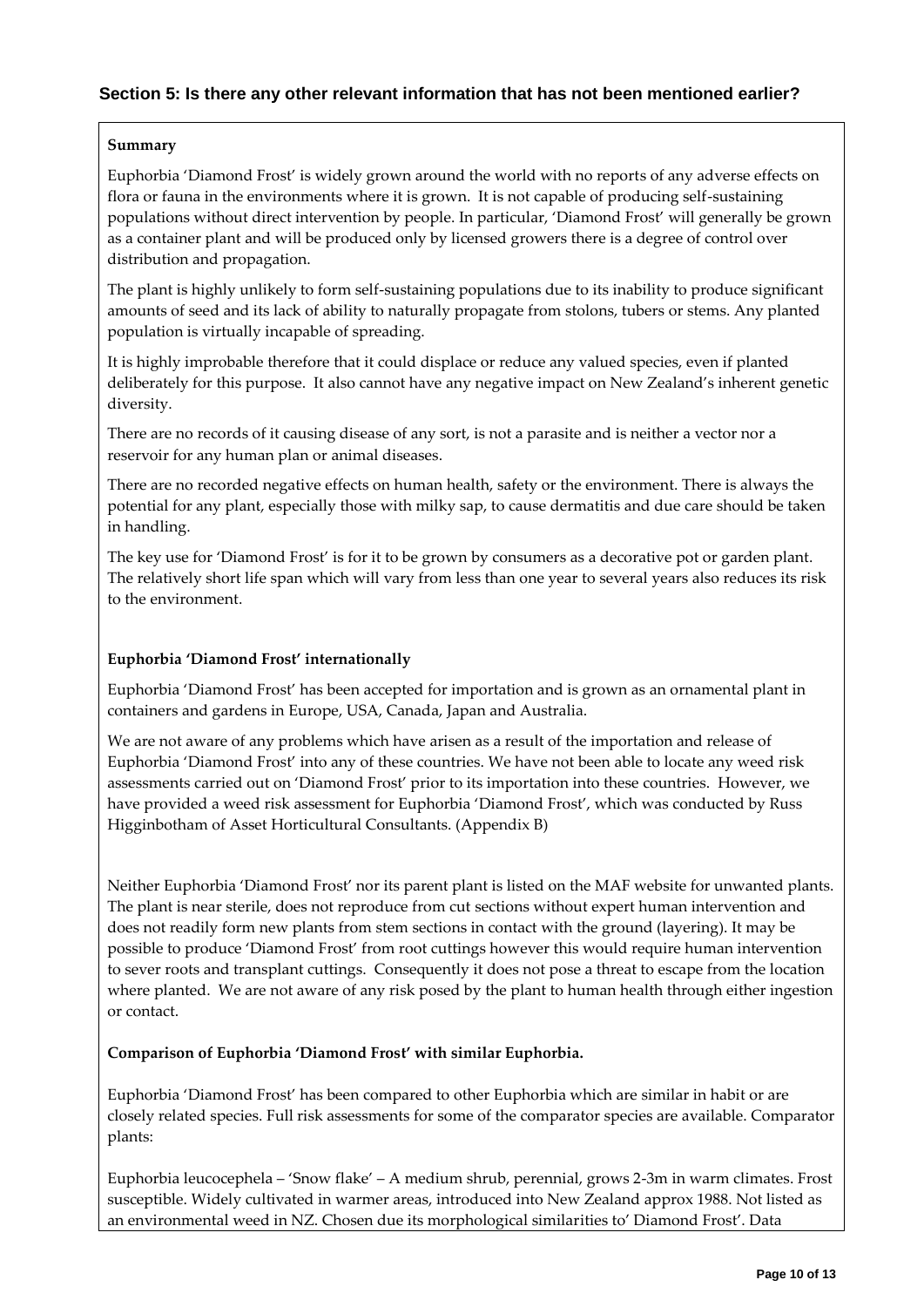obtained from HEAR and PIER risk assessment. [\(www.hear.org/Pier/wra/pacific/euphorbia\\_leucocephala\\_htmlwra.htm\)](http://www.hear.org/Pier/wra/pacific/euphorbia_leucocephala_htmlwra.htm)

Euphorbia pulcherrima – Poinsettia. The commonly cultivated poinsettia. Grown in protected climates and generally sold as an indoor or patio plant as it is not hardy outdoors in cool areas. Not listed as an environmental weed in New Zealand. Data obtained from HEAR and PIER risk assessment. (www.hear.org/pier/wra/pacific/euphorbia\_pulcherrima\_htmlwra.htm)

Euphorbia graminea – A low shrub to 1m tall, not cultivated. Tropical, grows within 25 degrees of equator. Seeds in wild. Chosen due to parentage of 'Diamond Frost'. No risk assessment available from PIER but noted as invasive in some tropical locations.

| Feature                      | 'Diamond        | 'Snowflake'   | E. pulcherrima | E. graminea    |
|------------------------------|-----------------|---------------|----------------|----------------|
|                              | Frost'          |               |                |                |
| Annual/perennial             | Perennial (1)   | Perennial     | Perennial      | Perennial      |
| Tolerates temperatures       | No              | Yes $(1)$     | N <sub>o</sub> | No             |
| below 4 deg C                |                 |               |                |                |
| Frost tolerant               | No.             | No            | No             | No             |
| Water requirements           | Low             | Low           | Medium         | Unknown        |
| Flowering time               | Constant        | Autumn/       | Winter         | Intermittent   |
|                              |                 | Winter        |                |                |
| Published information        | No              | No            | N <sub>o</sub> | Yes            |
| expressing weediness         |                 |               |                |                |
| concerns                     |                 |               |                |                |
| Causes allergies or          | None            | Yes           | No             | Yes            |
| otherwise toxic to           | recorded.       |               |                |                |
| humans                       |                 |               |                |                |
| Produces quantity of         | No              | Yes           | Yes            | Yes            |
| viable seed.                 |                 |               |                |                |
| Toxic to animals             | No              | No            | Yes            | N <sub>o</sub> |
| Host for recognised pests    | No              | No            | Yes            | N <sub>o</sub> |
| or diseases.                 |                 |               |                |                |
| Perennial in mild            | No              | Yes(1)        | No             | N <sub>o</sub> |
| climates                     |                 |               |                |                |
| Established as cultivated    | Yes             | Yes           | Yes            | N <sub>o</sub> |
| ornamental                   |                 |               |                |                |
| <b>Risk Assessment Score</b> | $-1$ (low risk) | -2 (low risk) | -7 (low risk)  | N.A.           |

(1) = provided it is protected from frost.

The risk assessment for 'Diamond Frost' was conducted by ourselves from published data and our own observations. The assessment was carried out prior to obtaining Climate Match data and by rating allergies/toxicity to humans as a '1' when in fact there is no recorded incident. All questions were answered, some by extrapolation from other species. A lower rating would be obtained if these extrapolations did not occur.

## **Section 6: List of appendices and referenced material (if applicable)**

a) List of appendices attached

| <b>Appendix Number</b> | <b>Title</b> |
|------------------------|--------------|
|------------------------|--------------|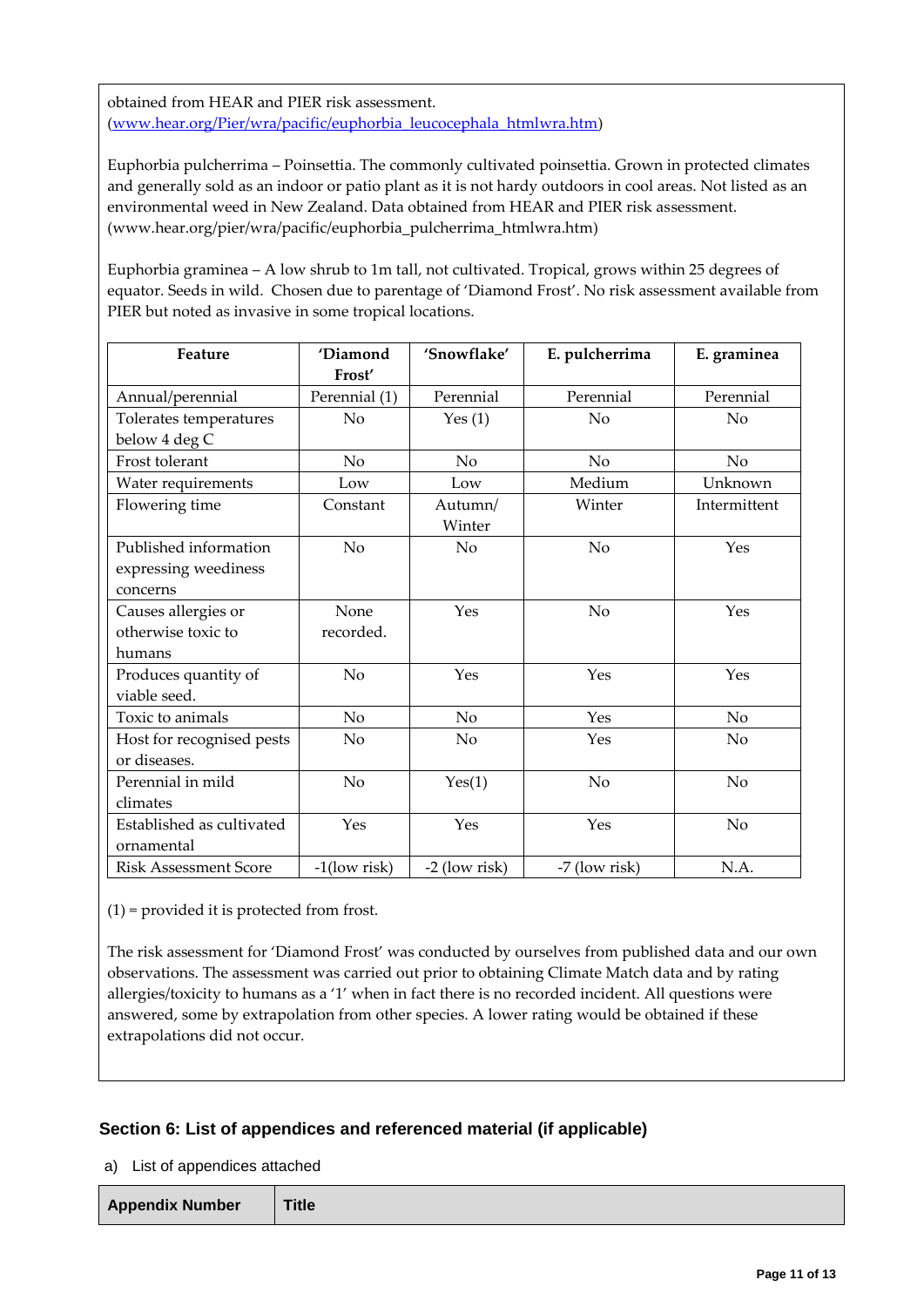| Α                 | Photographs of 'Diamond Frost' |
|-------------------|--------------------------------|
| $\mathbf B$       | <b>Risk Assessment</b>         |
| $\mathsf{C}$<br>D | Emails re nomenclature         |
|                   | Climate Match map              |
|                   |                                |
|                   |                                |
|                   |                                |
|                   |                                |

## b) List of references used- hard copies must be attached to the application form.

| <b>Author</b>                                                                                                                         | <b>Title and Journal</b> |
|---------------------------------------------------------------------------------------------------------------------------------------|--------------------------|
| Hortus Third, Staff of the L.H. Bailey Hortorium, Cornell University, pp 461 - 466 (Genera description)                               |                          |
| http://www.plantatlas.usf.edu/synonyms.asp?plantID=491 (Synonyms)                                                                     |                          |
| http://www.itis.gov (Nomenclature)                                                                                                    |                          |
| Narbona et al, Functional Andromonoecy in Euphorbia<br>http://aob.oxfordjournals.org/cgi/content/full/89/5/571 (lack of male cyathia) |                          |
| http://plants.USDA.gov/java/profile?symbol=EUGR6                                                                                      |                          |
|                                                                                                                                       |                          |
|                                                                                                                                       |                          |